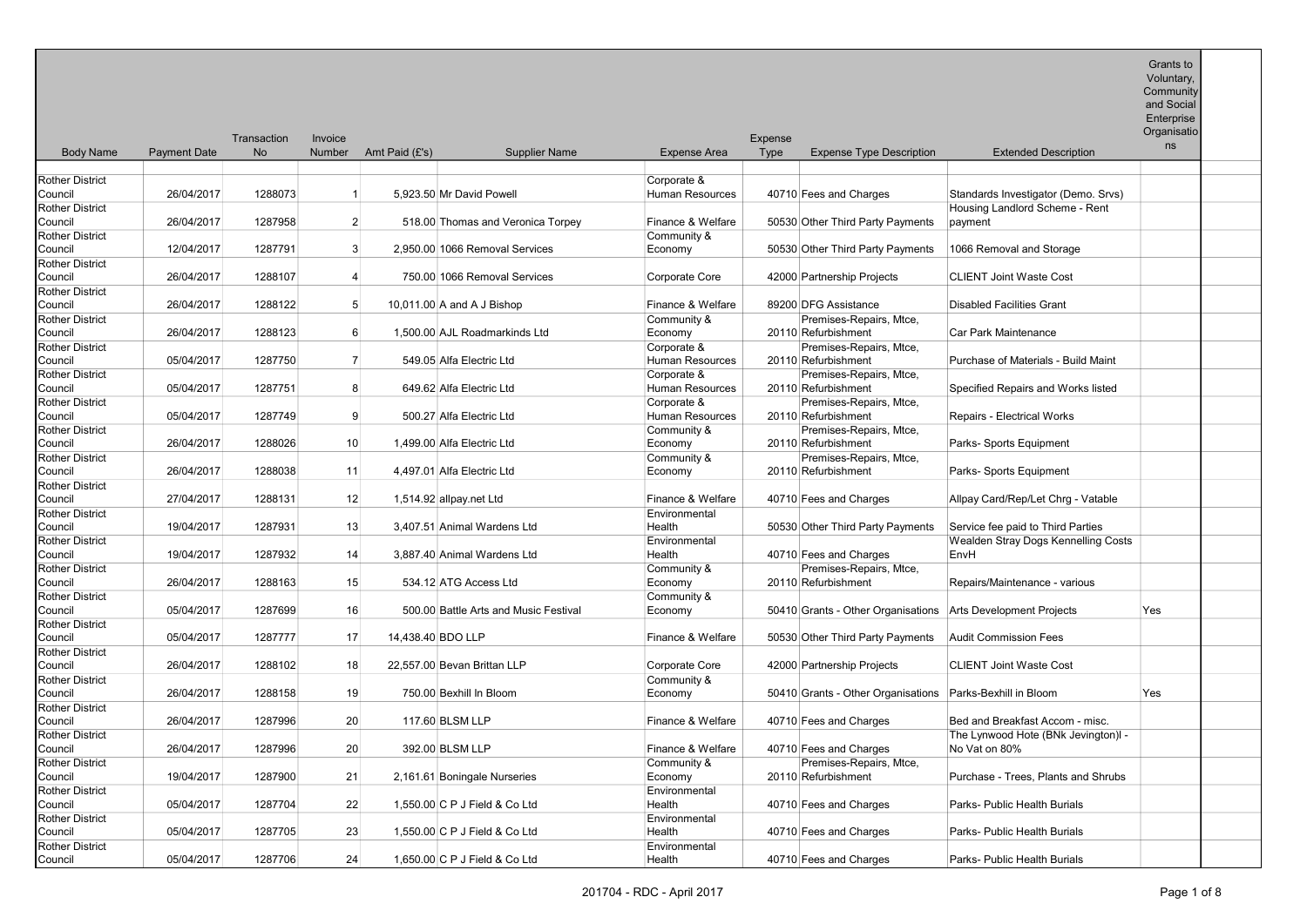**Community** and Social

 $E<sub>ntor</sub>$ 

|                                                             |                     | Transaction | Invoice         |                |                                                          |                                       | Expense |                                                               |                                    | <b>LUCIPUSE</b><br>Organisatio |  |
|-------------------------------------------------------------|---------------------|-------------|-----------------|----------------|----------------------------------------------------------|---------------------------------------|---------|---------------------------------------------------------------|------------------------------------|--------------------------------|--|
| <b>Body Name</b>                                            | <b>Payment Date</b> | No          | Number          | Amt Paid (£'s) | <b>Supplier Name</b>                                     | Expense Area                          | Type    | <b>Expense Type Description</b>                               | <b>Extended Description</b>        | ns                             |  |
| <b>Rother District</b><br>Council                           | 05/04/2017          | 1287783     | 25              |                | 1,622.02 Cale UK Ltd                                     | Community &<br>Economy                |         | <b>Specialist Stationery (NON</b><br>40510 PRINT ROOM)        | <b>Car Park Tickets</b>            |                                |  |
| <b>Rother District</b><br>Council                           | 26/04/2017          | 1288054     | 26              |                | 1,146.00 Cale UK Ltd                                     | Community &<br>Economy                |         | 10910 Training                                                | Training                           |                                |  |
| <b>Rother District</b><br>Council                           | 19/04/2017          | 1287884     | 27              |                | 1,170.00 Capita Business Services Ltd                    | Finance & Welfare                     |         | 40710 Fees and Charges                                        | Software for Academy System        |                                |  |
| <b>Rother District</b><br>Council                           | 19/04/2017          | 1287879     | 28              |                | 12,057.14 Capita Business Services Ltd                   | Finance & Welfare                     |         | 40710 Fees and Charges                                        | Off-site resilience processing     |                                |  |
| <b>Rother District</b><br>Council                           | 26/04/2017          | 1288109     | 29              |                | 10,431.60 Capita Business Services Ltd                   | Finance & Welfare                     |         | 40710 Fees and Charges                                        | Software for Academy System        |                                |  |
| <b>Rother District</b><br>Council                           | 26/04/2017          | 1288113     | 30 <sup>°</sup> |                | 2,452.80 Capita Business Services Ltd                    | Finance & Welfare                     |         | 40710 Fees and Charges                                        | Software for Academy System        |                                |  |
| <b>Rother District</b><br>Council                           | 26/04/2017          | 1288114     | 31              |                | 67,233.06 Capita Business Services Ltd                   | Finance & Welfare                     |         | 40710 Fees and Charges                                        | Software for Academy System        |                                |  |
| Rother District<br>Council                                  | 12/04/2017          | 1287843     | 32              |                | 1,050.00 Chenah Investments                              | Finance & Welfare                     |         | 40710 Fees and Charges                                        | Rent in Advance for Homeless       |                                |  |
| <b>Rother District</b><br>Council                           | 19/04/2017          | 1287926     | 33              |                | 1,800.00 Chilled Foods Associates Ltd                    | Environmental<br>Health               |         | 10910 Training                                                | EnvH- Caterers - Training          |                                |  |
| <b>Rother District</b><br>Council                           | 05/04/2017          | 1287645     | 34              |                | 1,347.60 Clarke Roofing Southern Ltd                     | Community &<br>Economy                |         | Premises-Repairs, Mtce,<br>20110 Refurbishment                | Repairs/Maintenance - various      |                                |  |
| <b>Rother District</b><br>Council                           | 05/04/2017          | 1287646     | 35              |                | 2,818.80 Clarke Roofing Southern Ltd                     | Community &<br>Economy                |         | Premises-Repairs, Mtce,<br>20110 Refurbishment                | Repairs - Guttering                |                                |  |
| <b>Rother District</b><br>Council                           | 05/04/2017          | 1287678     | 36              |                | 3,746.29 Cludo Uk Ltd                                    | ICT & Customer<br>Services            |         | Computer Equipment (IT<br>41120 ONLY)                         | Advance Pay Maint Web Cont Man Sys |                                |  |
| <b>Rother District</b><br>Council                           | 19/04/2017          | 1287875     | 37              |                | 808.50 Cobalt Telephone Technologies Ltd                 | Community &<br>Economy                |         | 40710 Fees and Charges                                        | Car Parks - Ringo service charges  |                                |  |
| <b>Rother District</b><br>Council                           | 05/04/2017          | 1287642     | 38              |                | 912.00 Coopers Lifts                                     | Community &<br>Economy                |         | Premises-Repairs, Mtce,<br>20110 Refurbishment                | <b>Bird Proofing Work</b>          |                                |  |
| <b>Rother District</b><br>Council                           | 12/04/2017          | 1287787     | 39              |                | 2.304.00 Costain Ltd                                     | Community &<br>Economy                |         | Premises-Repairs, Mtce,<br>20110 Refurbishment                | Car Park Maintenance               |                                |  |
| <b>Rother District</b><br>Council<br><b>Rother District</b> | 05/04/2017          | 1287648     | 40              |                | 500.00 Culture Shift<br>Cushman & Wakefield Debenham Tie | Community &<br>Economy                |         | 40710 Fees and Charges                                        | Contribution to Local Orgs         |                                |  |
| Council<br>Rother District                                  | 26/04/2017          | 1288153     | 41              |                | 9,600.00 Leung Ltd                                       | Community &<br>Economy<br>Community & |         | 40710 Fees and Charges<br>Computer Equipment (IT              | <b>Consultants Fees</b>            |                                |  |
| Council<br>Rother District                                  | 19/04/2017          | 1287766     | 42              |                | 1,149.35 Dell Corporation Ltd                            | Economy<br>Community &                |         | 41120 ONLY)<br>Computer Equipment (IT                         | Personal Computer (Celeron)        |                                |  |
| Council<br><b>Rother District</b>                           | 19/04/2017          | 1287766     | 42              |                | 985.09 Dell Corporation Ltd                              | Economy                               |         | 41120 ONLY)<br>Computer Equipment (IT                         | Personal Computer (Celeron)        |                                |  |
| Council<br><b>Rother District</b>                           | 19/04/2017          | 1287766     | 42              |                | 4,597.39 Dell Corporation Ltd                            | Finance & Welfare                     |         | 41120 ONLY)<br>Computer Equipment (IT                         | Personal Computer (Celeron)        |                                |  |
| Council<br><b>Rother District</b>                           | 19/04/2017          | 1287766     | 42              |                | 2,298.70 Dell Corporation Ltd                            | Corporate Core<br>Environmental       |         | 41120 ONLY)<br>Computer Equipment (IT                         | Personal Computer (Celeron)        |                                |  |
| Council<br><b>Rother District</b>                           | 19/04/2017          | 1287766     | 42              |                | 2,134.44 Dell Corporation Ltd                            | Health<br>Environmental               |         | 41120 ONLY)<br>Computer Equipment (IT                         | Personal Computer (Celeron)        |                                |  |
| Council<br><b>Rother District</b>                           | 19/04/2017          | 1287766     | 42              |                | 2,298.70 Dell Corporation Ltd                            | Health<br>Environmental               |         | 41120 ONLY)<br>Computer Equipment (IT                         | Personal Computer (Celeron)        |                                |  |
| Council<br><b>Rother District</b>                           | 19/04/2017          | 1287766     | 42              |                | 2,298.70 Dell Corporation Ltd                            | Health<br>Strategy &                  |         | 41120 ONLY)                                                   | Personal Computer (Celeron)        |                                |  |
| Council<br><b>Rother District</b>                           | 26/04/2017          | 1287973     | 43              |                | 6,171.12 DGC (Historic Buildings) Consultants Ltd        | Planning<br>Community &               |         | 40710 Fees and Charges                                        | <b>Consultants Fees</b>            |                                |  |
| Council                                                     | 12/04/2017          | 1287844     | 44              |                | 1,116.00 Diamond Hygiene Ltd                             | Economy                               |         | 20820 Premises-Cleaning Materials Premises Cleaning Materials |                                    |                                |  |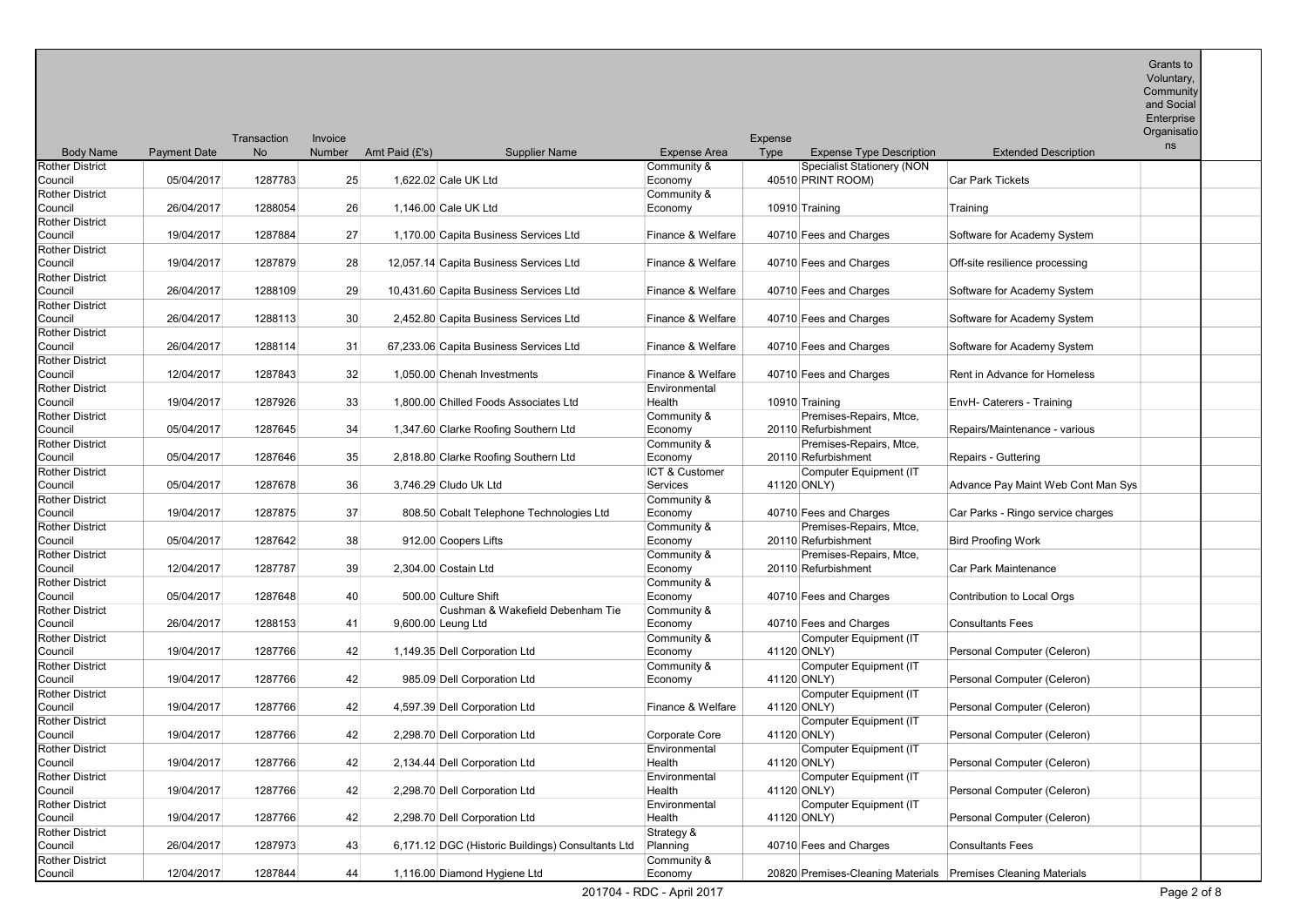Community

and Social Enterprise

|                                   |                     | Transaction | Invoice       |                |                                                |                                   | Expense     |                                                             |                                     | Organisatio |  |
|-----------------------------------|---------------------|-------------|---------------|----------------|------------------------------------------------|-----------------------------------|-------------|-------------------------------------------------------------|-------------------------------------|-------------|--|
| <b>Body Name</b>                  | <b>Payment Date</b> | <b>No</b>   | <b>Number</b> | Amt Paid (£'s) | <b>Supplier Name</b>                           | Expense Area                      | <b>Type</b> | <b>Expense Type Description</b>                             | <b>Extended Description</b>         | ns          |  |
| <b>Rother District</b>            |                     |             |               |                |                                                | Community &                       |             | Premises-Repairs, Mtce.                                     |                                     |             |  |
| Council                           | 19/04/2017          | 1287906     | 45            |                | 504.00 Direct Bollards Ltd                     | Economy                           |             | 20110 Refurbishment                                         | Purchase of Materials - Build Maint |             |  |
| <b>Rother District</b>            |                     |             |               |                |                                                | Corporate &                       |             |                                                             |                                     |             |  |
| Council                           | 26/04/2017          | 1288105     | 46            |                | 1.320.00 DMH Stallard                          | <b>Human Resources</b>            |             | 40710 Fees and Charges                                      | Legal Advice                        |             |  |
| <b>Rother District</b>            |                     |             |               |                |                                                | ICT & Customer                    |             |                                                             |                                     |             |  |
| Council                           | 19/04/2017          | 1287933     | 47            |                | 12.00 ETB Technologies Ltd                     | Services                          |             | 40110 Tools & Specialist Equipment Carriage/Handling Charge |                                     |             |  |
| Rother District                   |                     |             |               |                |                                                | ICT & Customer                    |             | Computer Equipment (IT                                      |                                     |             |  |
| Council                           | 19/04/2017          | 1287933     | 47            |                | 1,200.00 ETB Technologies Ltd                  | Services                          |             | 41120 ONLY)                                                 | New Computer Hardware               |             |  |
| Rother District                   |                     |             |               |                |                                                |                                   |             |                                                             |                                     |             |  |
| Council                           | 26/04/2017          | 1287968     | 48            |                | 1,586.89 Family Mosaic Housing                 | Finance & Welfare                 |             | 89200 DFG Assistance                                        | <b>Disabled Facilities Grant</b>    |             |  |
| <b>Rother District</b>            |                     |             |               |                |                                                | ICT & Customer                    |             |                                                             |                                     |             |  |
| Council                           | 26/04/2017          | 1288155     | 49            |                | 558.00 Foursys Ltd                             | <b>Services</b>                   |             | 40110 Tools & Specialist Equipment Purchase of Tools        |                                     |             |  |
| <b>Rother District</b>            | 26/04/2017          |             |               |                |                                                | ICT & Customer<br><b>Services</b> |             |                                                             |                                     |             |  |
| Council                           |                     | 1288155     | 49            |                | 1,500.00 Foursys Ltd                           |                                   |             | 50530 Other Third Party Payments                            | Service fee paid to Third Parties   |             |  |
| <b>Rother District</b><br>Council | 26/04/2017          | 1288156     | 50            |                | 3,000.00 Foursys Ltd                           | ICT & Customer<br><b>Services</b> |             | 50530 Other Third Party Payments                            | Service fee paid to Third Parties   |             |  |
| Rother District                   |                     |             |               |                |                                                |                                   |             |                                                             |                                     |             |  |
| Council                           | 26/04/2017          | 1288111     | 51            |                | 725.00 Fox and Sons (Sequence UK Ltd)          | Finance & Welfare                 |             | 50530 Other Third Party Payments                            | Homelessness Prevention Projects    |             |  |
| <b>Rother District</b>            |                     |             |               |                |                                                | Community &                       |             | Premises-Repairs, Mtce,                                     |                                     |             |  |
| Council                           | 05/04/2017          | 1287779     | 52            |                | 2,640.00 Foxhills Tree Services Ltd            | Economy                           |             | 20110 Refurbishment                                         | Parks-Tree Works                    |             |  |
| <b>Rother District</b>            |                     |             |               |                |                                                | ICT & Customer                    |             | Computer Licences (IT TO                                    |                                     |             |  |
| Council                           | 26/04/2017          | 1287784     | 53            |                | 39,377.75 GGP Systems Ltd                      | Services                          |             | 41140 BUY ONLY)                                             | <b>GIS System</b>                   |             |  |
| <b>Rother District</b>            |                     |             |               |                |                                                | Community &                       |             | Premises-Repairs, Mtce,                                     |                                     |             |  |
| Council                           | 05/04/2017          | 1287778     | 54            |                | 2.296.00 Glasdon U.K. Ltd                      | Economy                           |             | 20110 Refurbishment                                         | Parks-Benches                       |             |  |
| Rother District                   |                     |             |               |                |                                                |                                   |             |                                                             |                                     |             |  |
| Council                           | 12/04/2017          | 1287797     | 55            |                | 1,400.00 Globetask Ltd                         | Finance & Welfare                 |             | 40710 Fees and Charges                                      | <b>Consultants Fees</b>             |             |  |
| <b>Rother District</b>            |                     |             |               |                |                                                |                                   |             |                                                             |                                     |             |  |
| Council                           | 26/04/2017          | 1288115     | 56            |                | 8,845.00 GMS Adaptations                       | Finance & Welfare                 |             | 89200 DFG Assistance                                        | <b>Disabled Facilities Grant</b>    |             |  |
| <b>Rother District</b>            |                     |             |               |                |                                                | Community &                       |             | Premises-Repairs, Mtce,                                     |                                     |             |  |
| Council                           | 26/04/2017          | 1287789     | 57            |                | 18.540.00 Gristwood and Toms Limited           | Economy                           |             | 20110 Refurbishment                                         | Parks- Tree Works                   |             |  |
| Rother District                   |                     |             |               |                |                                                | Community &                       |             |                                                             |                                     |             |  |
| Council                           | 26/04/2017          | 1288144     | 58            |                | 3,926.36 Hall's Auto Electrical Ltd            | Economy                           |             | 30110 Vehicle-Repairs & Mtce                                | Vehicle Repairs/Maintenance         |             |  |
| <b>Rother District</b>            |                     |             |               |                |                                                | Environmental                     |             | SLAs - Voluntary Assoc et al                                |                                     |             |  |
| Council                           | 05/04/2017          | 1287721     | 59            |                | 2,100.00 Hastings and Rother Mediation Service | Health                            |             | 50310 (Committee Approved)                                  | Hastings + Rother CAB - Mediation S | Yes         |  |
| Rother District                   |                     |             |               |                |                                                | Community &                       |             | Premises-Repairs, Mtce,                                     |                                     |             |  |
| Council                           | 26/04/2017          | 1287978     | 60            |                | 644.40 Hastings Locksmiths and Key Service     | Economy                           |             | 20110 Refurbishment                                         | Parks- Fencing Products             |             |  |
| <b>Rother District</b>            |                     |             |               |                |                                                | Strategy &                        |             | Subscriptions to                                            |                                     |             |  |
| Council<br><b>Rother District</b> | 26/04/2017          | 1288037     | 61            |                | 540.00 Haymarket Media Group Ltd               | Planning<br>Corporate &           |             | 40750 Organisations                                         | <b>DCP Subscription</b>             |             |  |
| Council                           | 26/04/2017          | 1287785     | 62            |                | 1,752.00 Haymarket Media Group Ltd             | Human Resources                   |             | 11010 Advertising Vacancies                                 | <b>Advertising Vacant Post</b>      |             |  |
| Rother District                   |                     |             |               |                | <b>IDEA Improvement and Development</b>        | Strategy &                        |             |                                                             |                                     |             |  |
| Council                           | 26/04/2017          | 1288159     | 63            |                | 720.00 Agency for Local Gov                    | Planning                          |             | 10910 Training                                              | Training                            |             |  |
| Rother District                   |                     |             |               |                | <b>IDEA Improvement and Development</b>        | Corporate &                       |             | <b>Members Conference</b>                                   |                                     |             |  |
| Council                           | 26/04/2017          | 1288159     | 63            |                | 720.00 Agency for Local Gov                    | Human Resources                   |             | 41510 Expenses                                              | Members Training/Conference Fees    |             |  |
| <b>Rother District</b>            |                     |             |               |                |                                                | Community &                       |             | Premises-Routine Grounds                                    |                                     |             |  |
| Council                           | 19/04/2017          | 1287895     | 64            |                | 79,699.15 Idverde Limited                      | Economy                           | 20910 Mtce  |                                                             | Parks-Grounds Maintenance Contracts |             |  |
| Rother District                   |                     |             |               |                |                                                | ICT & Customer                    |             | Computer Licences (IT TO                                    |                                     |             |  |
| Council                           | 05/04/2017          | 1287722     | 65            |                | 3,240.00 Infoshare Ltd                         | Services                          |             | 41140 BUY ONLY)                                             | Streetwise Professional             |             |  |
| <b>Rother District</b>            |                     |             |               |                |                                                | Community &                       |             |                                                             |                                     |             |  |
| Council                           | 19/04/2017          | 1287892     | 66            |                | 4,923.60 J S Fire Protection Ltd               | Economy                           |             | 40110 Tools & Specialist Equipment Fire Alarm System        |                                     |             |  |
| Rother District                   |                     |             |               |                |                                                | Strategy &                        |             |                                                             |                                     |             |  |
| Council                           | 26/04/2017          | 1288032     | 67            |                | 658.80 Johnston Publishing Ltd                 | Planning                          |             | 40470 Publicity                                             | Planady - Rye + Battle Observer     |             |  |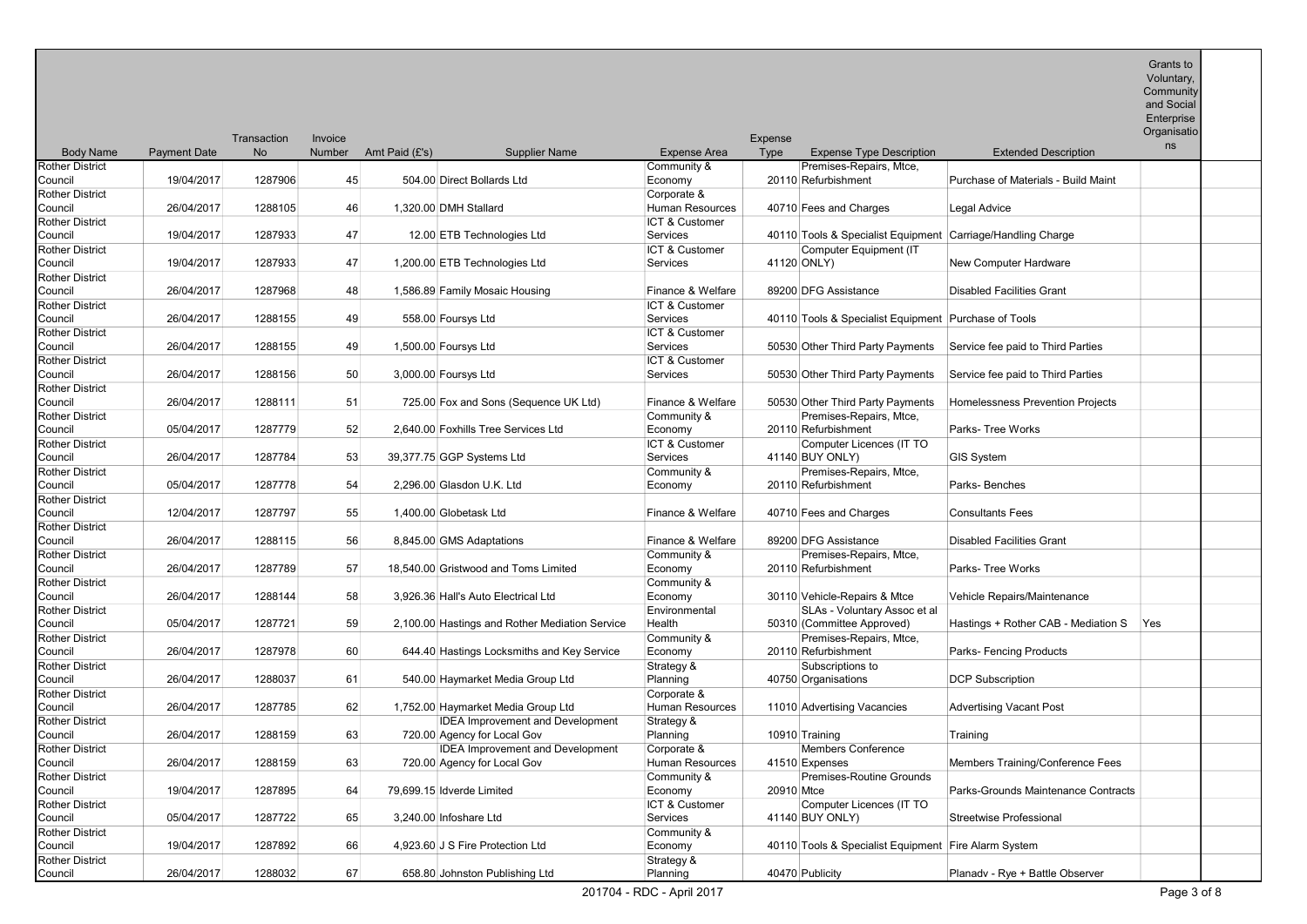|                                   |                     |             |         |                 |                                            |                        |         |                                                                     |                                             | Enterprise        |  |
|-----------------------------------|---------------------|-------------|---------|-----------------|--------------------------------------------|------------------------|---------|---------------------------------------------------------------------|---------------------------------------------|-------------------|--|
|                                   |                     | Transaction | Invoice |                 |                                            |                        | Expense |                                                                     |                                             | Organisatio<br>ns |  |
| <b>Body Name</b>                  | <b>Payment Date</b> | <b>No</b>   | Number  | Amt Paid (£'s)  | <b>Supplier Name</b>                       | <b>Expense Area</b>    | Type    | <b>Expense Type Description</b>                                     | <b>Extended Description</b>                 |                   |  |
| <b>Rother District</b>            |                     |             |         |                 |                                            | Strategy &             |         |                                                                     |                                             |                   |  |
| Council                           | 26/04/2017          | 1287963     | 68      |                 | 606.06 Josephine Sammons Ltd               | Planning               |         | 10410 Agency Staff                                                  | <b>Agency Staff</b>                         |                   |  |
| <b>Rother District</b>            |                     |             |         |                 |                                            | Strategy &             |         |                                                                     |                                             |                   |  |
| Council                           | 26/04/2017          | 1287964     | 69      |                 | 606.06 Josephine Sammons Ltd               | Planning               |         | 10410 Agency Staff                                                  | <b>Agency Staff</b>                         |                   |  |
| <b>Rother District</b>            |                     |             |         |                 |                                            | Strategy &             |         |                                                                     |                                             |                   |  |
| Council                           | 26/04/2017          | 1288036     | 70      |                 | 737.10 Josephine Sammons Ltd               | Planning               |         | 10410 Agency Staff                                                  | <b>Agency Staff</b>                         |                   |  |
| <b>Rother District</b>            |                     |             |         |                 |                                            | Strategy &             |         |                                                                     |                                             |                   |  |
| Council                           | 26/04/2017          | 1288024     | 71      |                 | 606.06 Josephine Sammons Ltd               | Planning               |         | 10410 Agency Staff                                                  | <b>Agency Staff</b>                         |                   |  |
| <b>Rother District</b>            |                     |             |         |                 |                                            | Community &            |         | Premises-Repairs, Mtce,                                             |                                             |                   |  |
| Council                           | 19/04/2017          | 1287914     | 72      |                 | 720.00 JS Wadeson Cleaning Services Ltd    | Economy                |         | 20110 Refurbishment                                                 | Parks- Redecoration Works                   |                   |  |
| <b>Rother District</b>            |                     |             |         |                 |                                            | ICT & Customer         |         | Computer Licences (IT TO                                            |                                             |                   |  |
| Council                           | 26/04/2017          | 1288151     | 73      |                 | 5,100.00 Jumpsec Limited                   | <b>Services</b>        |         | 41140 BUY ONLY)                                                     | <b>Penetration Testing</b>                  |                   |  |
| <b>Rother District</b>            |                     |             |         |                 |                                            | ICT & Customer         |         |                                                                     |                                             |                   |  |
| Council                           | 19/04/2017          | 1287936     | 74      |                 | 848.41 KCOM Group Plc                      | Services               |         | 40910 Telephones                                                    | <b>BT Smartnumber Charges</b>               |                   |  |
| <b>Rother District</b>            |                     |             |         |                 |                                            | ICT & Customer         |         |                                                                     |                                             |                   |  |
| Council                           | 26/04/2017          | 1287939     | 75      |                 | 11,899.37 KCOM Group Plc                   | Services               |         | 40910 Telephones                                                    | <b>BT Smartnumber Charges</b>               |                   |  |
| <b>Rother District</b>            |                     |             |         |                 |                                            | ICT & Customer         |         |                                                                     |                                             |                   |  |
| Council                           | 19/04/2017          | 1287938     | 76      |                 | 2,552.68 KCOM Group Plc                    | Services               |         | 40910 Telephones                                                    | <b>BT Smartnumber Charges</b>               |                   |  |
| <b>Rother District</b>            |                     |             |         |                 |                                            |                        |         |                                                                     |                                             |                   |  |
| Council                           | 05/04/2017          | 1287728     | 77      |                 | 1,220,245.43 Kier Services - Environmental | Corporate Core         |         | 50510 Private Contractors                                           | <b>CORE Joint Waste Cost</b>                |                   |  |
| <b>Rother District</b><br>Council | 26/04/2017          | 1287885     | 78      |                 | 1,701.18 Kier Services - Environmental     | Community &<br>Economy |         | 50510 Private Contractors                                           | <b>Commercial Waste Collection Contract</b> |                   |  |
|                                   |                     |             |         |                 |                                            |                        |         |                                                                     |                                             |                   |  |
| <b>Rother District</b>            | 19/04/2017          | 1287761     | 79      |                 |                                            | Community &            |         |                                                                     |                                             |                   |  |
| Council                           |                     |             |         | 144.00 Kinley   |                                            | Economy                |         | 40110 Tools & Specialist Equipment Carriage/Handling Charge         |                                             |                   |  |
| <b>Rother District</b><br>Council | 19/04/2017          | 1287761     | 79      | 2,437.92 Kinley |                                            | Community &<br>Economy |         | 40110 Tools & Specialist Equipment   Parks - Horticultural Sundries |                                             |                   |  |
| <b>Rother District</b>            |                     |             |         |                 |                                            |                        |         |                                                                     |                                             |                   |  |
| Council                           | 26/04/2017          | 1287835     | 80      |                 | 1,705.00 LESSHOMELESS LTD                  | Finance & Welfare      |         | 40710 Fees and Charges                                              | Bed and Breakfast Accom - misc.             |                   |  |
| <b>Rother District</b>            |                     |             |         |                 |                                            |                        |         |                                                                     |                                             |                   |  |
| Council                           | 26/04/2017          | 1287987     | 81      |                 | 3,410.00 LESSHOMELESS LTD                  | Finance & Welfare      |         | 40710 Fees and Charges                                              | Bed and Breakfast Accom - misc.             |                   |  |
| Rother District                   |                     |             |         |                 |                                            |                        |         | Subscriptions to                                                    |                                             |                   |  |
| Council                           | 26/04/2017          | 1287956     | 82      |                 | 1,500.00 LHS Locata (Housing Services) Ltd | Finance & Welfare      |         | 40750 Organisations                                                 | Choice Based Letting Membership             |                   |  |
| <b>Rother District</b>            |                     |             |         |                 |                                            |                        |         | Subscriptions to                                                    |                                             |                   |  |
| Council                           | 26/04/2017          | 1287957     | 83      |                 | 2,206.20 LHS Locata (Housing Services) Ltd | Finance & Welfare      |         | 40750 Organisations                                                 | Choice Based Letting Membership             |                   |  |
| <b>Rother District</b>            |                     |             |         |                 |                                            |                        |         |                                                                     |                                             |                   |  |
| Council                           | 27/04/2017          | 1288137     | 84      |                 | 836.99 Lloyds Bank                         | Finance & Welfare      |         | 40710 Fees and Charges                                              | <b>Bank Charges</b>                         |                   |  |
| <b>Rother District</b>            |                     |             |         |                 |                                            |                        |         |                                                                     |                                             |                   |  |
| Council                           | 27/04/2017          | 1288138     | 85      |                 | 589.75 Lloyds Bank                         | Finance & Welfare      |         | 40710 Fees and Charges                                              | <b>Bank Charges</b>                         |                   |  |
| <b>Rother District</b>            |                     |             |         |                 |                                            | ICT & Customer         |         |                                                                     |                                             |                   |  |
| Council                           | 27/04/2017          | 1288143     | 86      |                 | 898.00 Lloyds Bank                         | Services               |         | 10910 Training                                                      | Training                                    |                   |  |
| <b>Rother District</b>            |                     |             |         |                 |                                            | ICT & Customer         |         |                                                                     |                                             |                   |  |
| Council                           | 27/04/2017          | 1288143     | 86      |                 | 241.00 Lloyds Bank                         | Services               |         | 40310 Clothing, Uniforms                                            | Womens Uniform-Blouse                       |                   |  |
| <b>Rother District</b>            |                     |             |         |                 |                                            | ICT & Customer         |         | Computer Licences (IT TO                                            |                                             |                   |  |
| Council                           | 27/04/2017          | 1288143     | 86      |                 | 41.89 Lloyds Bank                          | Services               |         | 41140 BUY ONLY)                                                     | Advance Pay New Computer Software           |                   |  |
| <b>Rother District</b>            |                     |             |         |                 |                                            |                        |         | Subscriptions to                                                    |                                             |                   |  |
| Council                           | 26/04/2017          | 1287806     | 87      |                 | 10,809.14 Local Government Association     | Finance & Welfare      |         | 40750 Organisations                                                 | Subscription to Organisations               |                   |  |
| <b>Rother District</b>            |                     |             |         |                 |                                            |                        |         |                                                                     |                                             |                   |  |
| Council                           | 26/04/2017          | 1287753     | 88      |                 | 36.00 Misco                                | Corporate Core         |         | 40110 Tools & Specialist Equipment Carriage/Handling Charge         |                                             |                   |  |
| <b>Rother District</b>            |                     |             |         |                 |                                            |                        |         | Computer Equipment (IT                                              |                                             |                   |  |
| Council                           | 26/04/2017          | 1287753     | 88      | 637.20 Misco    |                                            | <b>Corporate Core</b>  |         | 41120 ONLY)                                                         | TFT Monitor 19 Inch                         |                   |  |
| <b>Rother District</b>            |                     |             |         |                 |                                            | Environmental          |         |                                                                     |                                             |                   |  |
| Council                           | 26/04/2017          | 1288152     | 89      |                 | 1,320.00 Montrose Glass                    | Health                 |         | 40110 Tools & Specialist Equipment EnvH- Locksmiths                 |                                             |                   |  |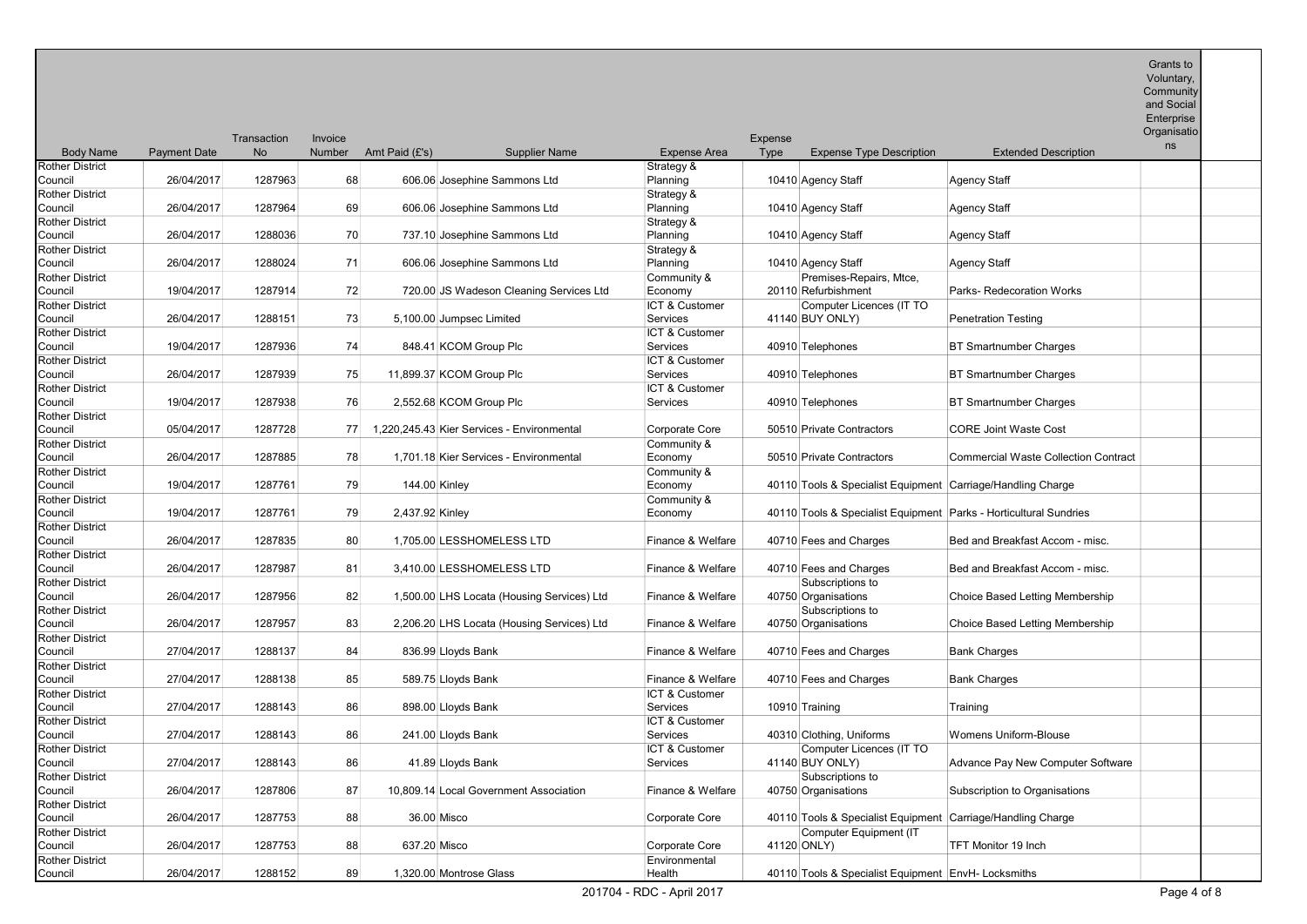Community

| and Social |  |
|------------|--|
| Enterprise |  |

|                                   |                     | Transaction | Invoice |                 |                                                  |                                       | Expense |                                                             |                                            | Organisatio |
|-----------------------------------|---------------------|-------------|---------|-----------------|--------------------------------------------------|---------------------------------------|---------|-------------------------------------------------------------|--------------------------------------------|-------------|
| <b>Body Name</b>                  | <b>Payment Date</b> | No          | Number  | Amt Paid (£'s)  | <b>Supplier Name</b>                             | <b>Expense Area</b>                   | Type    | <b>Expense Type Description</b>                             | <b>Extended Description</b>                | ns          |
| <b>Rother District</b>            |                     |             |         |                 |                                                  | Community &                           |         | Premises-Repairs, Mtce.                                     |                                            |             |
| Council                           | 12/04/2017          | 1287853     | 90      |                 | 2,755.08 Mr R J Sheppard T/A E A R Sheppard      | Economy                               |         | 20110 Refurbishment                                         | Specified Repairs and Works listed         |             |
| <b>Rother District</b>            |                     |             |         |                 |                                                  |                                       |         |                                                             |                                            |             |
| Council                           | 26/04/2017          | 1288112     | 91      |                 | 900.00 Mrs Louisa West                           | Finance & Welfare                     |         | 50530 Other Third Party Payments                            | Homelessness Prevention Projects           |             |
| <b>Rother District</b>            |                     |             |         |                 | NCC Services Ltd (T/A NCC Group                  | ICT & Customer                        |         | Computer Licences (IT TO                                    |                                            |             |
| Council                           | 05/04/2017          | 1287726     | 92      |                 | 756.00 Escrow Ltd)                               | <b>Services</b>                       |         | 41140 BUY ONLY)                                             | Advance Pay ESCROW Agreement               |             |
| <b>Rother District</b>            |                     |             |         |                 |                                                  | Community &                           |         | Premises-Repairs, Mtce,                                     |                                            |             |
| Council                           | 03/04/2017          | 1287572     | 93      |                 | 500.00 Northiam Parish Council                   | Economy                               |         | 20110 Refurbishment                                         | Beacon Hill Maintenance                    |             |
| <b>Rother District</b>            |                     |             |         |                 |                                                  |                                       |         |                                                             |                                            |             |
| Council                           | 19/04/2017          | 1287915     | 94      |                 | 1,774.80 Office Furniture Online                 | Finance & Welfare                     |         | 40130 Furniture and Equipment                               | <b>Furniture and Equipment</b>             |             |
| <b>Rother District</b>            |                     |             |         |                 |                                                  |                                       |         |                                                             |                                            |             |
| Council                           | 26/04/2017          | 1287916     | 95      |                 | 894.00 Office Furniture Online                   | Finance & Welfare                     |         | 40130 Furniture and Equipment                               | <b>Furniture and Equipment</b>             |             |
| <b>Rother District</b>            |                     |             |         |                 |                                                  | Corporate &                           |         |                                                             |                                            |             |
| Council                           | 26/04/2017          | 1287804     | 96      |                 | 1,140.00 Pearce Learning and Development Ltd     | Human Resources                       |         | 10910 Training                                              | <b>Sussex Train Consor-Training Course</b> |             |
| <b>Rother District</b>            |                     |             |         |                 | Pevensey and Cuckmere Water Level                |                                       |         | Internal Drainage Board                                     |                                            |             |
| Council                           | 26/04/2017          | 1287640     | 97      |                 | 3,994.00 Management Board                        | Finance & Welfare                     |         | 60010 Rates                                                 | Pevensey Levels Special Levy               |             |
| <b>Rother District</b>            |                     |             |         |                 |                                                  | Community &                           |         |                                                             |                                            |             |
| Council                           | 19/04/2017          | 1287894     | 98      |                 | 936.00 PJ Products Ltd T/A P J Skips             | Economy                               |         | 40710 Fees and Charges                                      | Hire of Skip                               |             |
| <b>Rother District</b>            |                     |             |         |                 |                                                  |                                       |         |                                                             |                                            |             |
| Council                           | 26/04/2017          | 1288046     | 99      |                 | 23.40 Posturite (UK) Ltd                         | Finance & Welfare                     |         | 40110 Tools & Specialist Equipment Carriage/Handling Charge |                                            |             |
| <b>Rother District</b>            |                     |             |         |                 |                                                  |                                       |         |                                                             |                                            |             |
| Council                           | 26/04/2017          | 1288046     | 99      |                 | 1,011.84 Posturite (UK) Ltd                      | Finance & Welfare                     |         | 40130 Furniture and Equipment                               | <b>Furniture and Equipment</b>             |             |
| <b>Rother District</b>            |                     |             |         |                 |                                                  |                                       |         |                                                             |                                            |             |
| Council                           | 05/04/2017          | 1287764     | 100     |                 | 1,200.00 Pride n Property                        | Finance & Welfare                     |         | 50530 Other Third Party Payments                            | Homelessness Prevention Projects           |             |
| <b>Rother District</b><br>Council | 12/04/2017          | 1287800     | 101     |                 |                                                  | Corporate &<br><b>Human Resources</b> |         | 10910 Training                                              | <b>Sussex Train Consor-Training Course</b> |             |
| <b>Rother District</b>            |                     |             |         |                 | 1,194.00 Progress International                  | Corporate &                           |         |                                                             |                                            |             |
| Council                           | 12/04/2017          | 1287800     | 101     |                 | 240.00 Progress International                    | <b>Human Resources</b>                |         | 50530 Other Third Party Payments                            | STC - Travel and subsistence               |             |
| <b>Rother District</b>            |                     |             |         |                 |                                                  | Community &                           |         |                                                             |                                            |             |
| Council                           | 26/04/2017          | 1287701     | 102     |                 | 609.00 R French and Son Ltd                      | Economy                               |         | 40710 Fees and Charges                                      | Hire of Skip                               |             |
| <b>Rother District</b>            |                     |             |         |                 |                                                  | Community &                           |         | Premises-Repairs, Mtce,                                     |                                            |             |
| Council                           | 19/04/2017          | 1287886     | 103     |                 | 4,179.60 Redlynch Leisure Installations Ltd.     | Economy                               |         | 20110 Refurbishment                                         | Parks- Playground Equipment                |             |
| <b>Rother District</b>            |                     |             |         |                 | Romney Marshes Area Internal Drainage            |                                       |         | Internal Drainage Board                                     |                                            |             |
| Council                           | 03/04/2017          | 1287575     | 104     | 60,560.50 Board |                                                  | Finance & Welfare                     |         | 60010 Rates                                                 | Romney Marsh Area Internal Drainage        |             |
| <b>Rother District</b>            |                     |             |         |                 |                                                  |                                       |         | SLAs - Voluntary Assoc et al                                |                                            |             |
| Council                           | 03/04/2017          | 1287573     | 105     |                 | 21.250.00 Rother District Citizens Advice Bureau | Finance & Welfare                     |         | 50310 (Committee Approved)                                  | Bexhill and Rother CAB                     | Yes         |
| <b>Rother District</b>            |                     |             |         |                 |                                                  |                                       |         | SLAs - Voluntary Assoc et al                                |                                            |             |
| Council                           | 26/04/2017          | 1287982     | 106     |                 | 9,500.00 Rother Voluntary Action                 | Finance & Welfare                     |         | 50310 (Committee Approved)                                  | <b>SLA Delivery</b>                        | Yes         |
| <b>Rother District</b>            |                     |             |         |                 |                                                  | Strategy &                            |         |                                                             |                                            |             |
| Council                           | 26/04/2017          | 1287972     | 107     |                 | 600.00 Rural Planning Ltd                        | Planning                              |         | 40710 Fees and Charges                                      | <b>Consultants Fees</b>                    |             |
| <b>Rother District</b>            |                     |             |         |                 |                                                  | Community &                           |         |                                                             |                                            |             |
| Council                           | 05/04/2017          | 1287756     | 108     |                 | 1,200.00 RX Architects Ltd                       | Economy                               |         | 50510 Private Contractors                                   | Work by Outside Contractors                |             |
| <b>Rother District</b>            |                     |             |         |                 |                                                  | Community &                           |         |                                                             |                                            |             |
| Council                           | 26/04/2017          | 1288042     | 109     |                 | 1,200.00 RX Architects Ltd                       | Economy                               |         | 50510 Private Contractors                                   | Work by Outside Contractors                |             |
| <b>Rother District</b>            |                     |             |         |                 |                                                  |                                       |         |                                                             |                                            |             |
| Council                           | 26/04/2017          | 1287967     | 110     |                 | 6,897.00 Safespaces (Cornholme) Ltd              | Finance & Welfare                     |         | 89200 DFG Assistance                                        | <b>Disabled Facilities Grant</b>           |             |
| <b>Rother District</b>            |                     |             |         |                 |                                                  | Corporate &                           |         |                                                             | election only - equipment cost (ECU)       |             |
| Council                           | 12/04/2017          | 1287859     | 111     |                 | 1,587.60 Shaw and Sons Ltd                       | <b>Human Resources</b>                |         | 40110 Tools & Specialist Equipment GROSS                    |                                            |             |
| <b>Rother District</b>            |                     |             |         |                 |                                                  | Corporate &                           |         | Subscriptions to                                            |                                            |             |
| Council                           | 12/04/2017          | 1287713     | 112     |                 | 5,794.08 South East Employers                    | <b>Human Resources</b>                |         | 40750 Organisations                                         | Subscription to Organisations              |             |
| <b>Rother District</b>            |                     |             |         |                 |                                                  | Corporate &                           |         | <b>Members Conference</b>                                   |                                            |             |
| Council                           | 26/04/2017          | 1288070     | 113     |                 | 2,400.00 South East Employers                    | Human Resources                       |         | 41510 Expenses                                              | Members Training/Conference Fees           |             |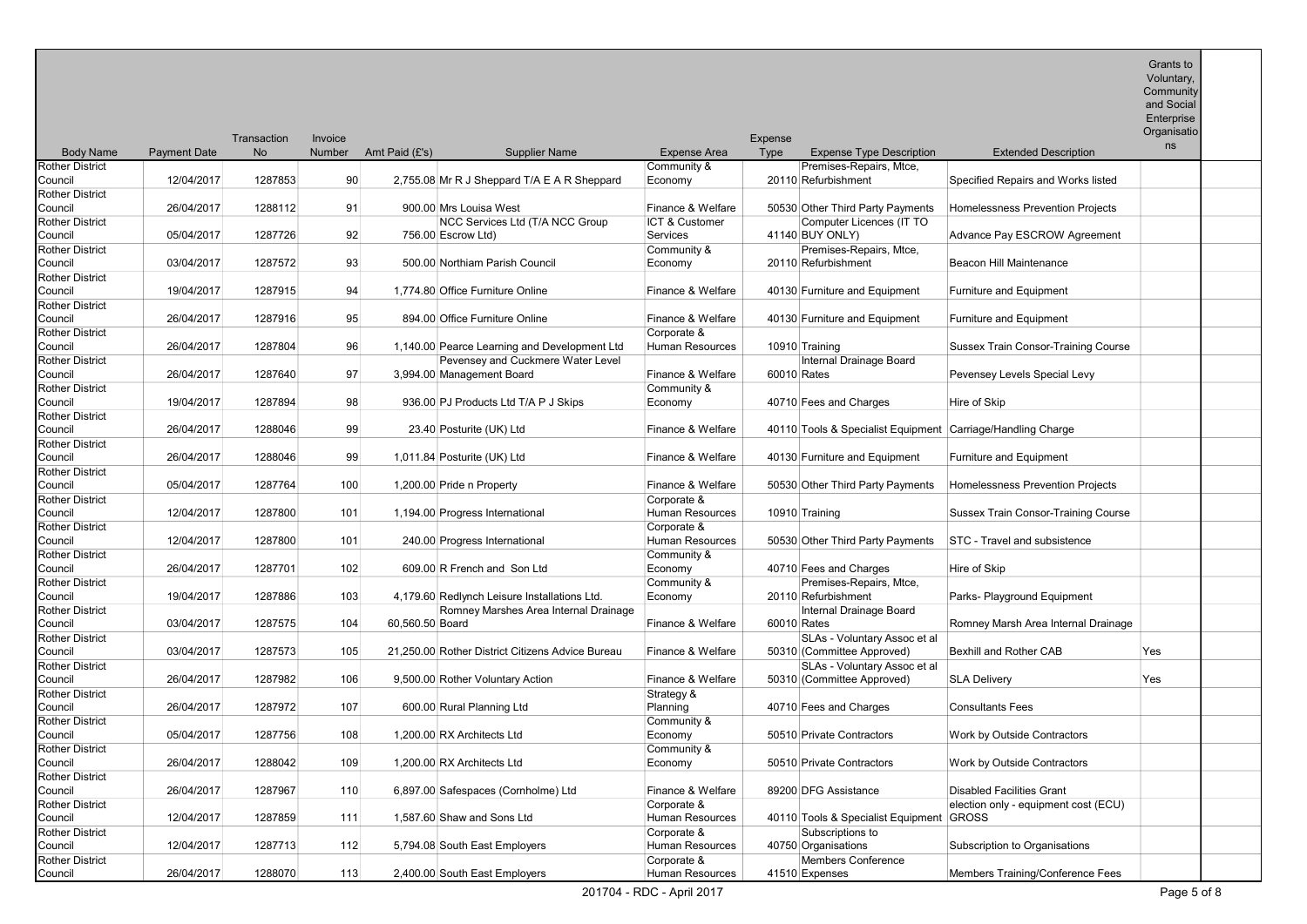|                                   |                     |             |         |                                           |                                       |         |                                  |                                     | Enterprise<br>Organisatio |  |
|-----------------------------------|---------------------|-------------|---------|-------------------------------------------|---------------------------------------|---------|----------------------------------|-------------------------------------|---------------------------|--|
|                                   |                     | Transaction | Invoice |                                           |                                       | Expense |                                  |                                     | ns                        |  |
| <b>Body Name</b>                  | <b>Payment Date</b> | No.         | Number  | Amt Paid (£'s)<br><b>Supplier Name</b>    | <b>Expense Area</b>                   | Type    | <b>Expense Type Description</b>  | <b>Extended Description</b>         |                           |  |
| <b>Rother District</b><br>Council | 26/04/2017          | 1288118     | 114     | 577.22 South East Water Ltd               | Corporate &<br>Human Resources        |         | 20410 Premises-Water             | <b>Water Charges</b>                |                           |  |
| Rother District<br>Council        | 26/04/2017          | 1288121     | 115     | 513.31 South East Water Ltd               | Corporate &<br>Human Resources        |         | 20410 Premises-Water             | <b>Water Charges</b>                |                           |  |
| <b>Rother District</b>            |                     |             |         |                                           | Community &                           |         |                                  |                                     |                           |  |
| Council                           | 26/04/2017          | 1288083     | 116     | 829.16 South East Water Ltd               | Economy                               |         | 20410 Premises-Water             | <b>Water Charges</b>                |                           |  |
| Rother District                   |                     |             |         |                                           | Community &                           |         |                                  |                                     |                           |  |
| Council                           | 26/04/2017          | 1288081     | 117     | 564.94 South East Water Ltd               | Economy                               |         | 20410 Premises-Water             | <b>Water Charges</b>                |                           |  |
| <b>Rother District</b>            |                     |             |         |                                           |                                       |         |                                  |                                     |                           |  |
| Council                           | 26/04/2017          | 1287969     | 118     | 4,686.60 Southern Mobility Centres Ltd    | Finance & Welfare                     |         | 89200 DFG Assistance             | <b>Disabled Facilities Grant</b>    |                           |  |
| <b>Rother District</b>            |                     |             |         |                                           | Community &                           |         |                                  |                                     |                           |  |
| Council                           | 05/04/2017          | 1287708     | 119     | 1,043.42 Southern Water                   | Economy                               |         | 20410 Premises-Water             | <b>Water Charges</b>                |                           |  |
| Rother District                   |                     |             |         |                                           | Community &                           |         |                                  |                                     |                           |  |
| Council                           | 05/04/2017          | 1287708     | 119     | 1,768.33 Southern Water                   | Economy                               |         | 20510 Premises-Sewerage          | Sewage Charges                      |                           |  |
| <b>Rother District</b>            |                     |             |         |                                           | Community &                           |         |                                  |                                     |                           |  |
| Council                           | 12/04/2017          | 1287839     | 120     | 603.57 Southern Water                     | Economy                               |         | 20510 Premises-Sewerage          | Sewage Charges                      |                           |  |
| <b>Rother District</b>            | 12/04/2017          | 1287841     | 121     |                                           | Community &                           |         |                                  |                                     |                           |  |
| Council<br><b>Rother District</b> |                     |             |         | 951.95 Southern Water                     | Economy                               |         | 20510 Premises-Sewerage          | Sewage Charges                      |                           |  |
| Council                           | 26/04/2017          | 1288146     | 122     | 144.11 Southern Water                     | Community &<br>Economy                |         | 20510 Premises-Sewerage          | Sewage Charges                      |                           |  |
| Rother District                   |                     |             |         |                                           | Community &                           |         |                                  |                                     |                           |  |
| Council                           | 26/04/2017          | 1288146     | 122     | 576.46 Southern Water                     | Economy                               |         | 20510 Premises-Sewerage          | Sewage Charges                      |                           |  |
| <b>Rother District</b>            |                     |             |         |                                           |                                       |         |                                  |                                     |                           |  |
| Council                           | 26/04/2017          | 1288010     | 123     | 648.21 Specialist Care UK Group Ltd       | Finance & Welfare                     |         | 40710 Fees and Charges           | Bed and Breakfast Accom - misc.     |                           |  |
| <b>Rother District</b>            |                     |             |         |                                           |                                       |         |                                  |                                     |                           |  |
| Council                           | 26/04/2017          | 1288068     | 124     | 1,037.50 Specialist Care UK Group Ltd     | Finance & Welfare                     |         | 40710 Fees and Charges           | Bed and Breakfast Accom - misc.     |                           |  |
| <b>Rother District</b>            |                     |             |         |                                           | Community &                           |         | Premises-Cleaning                |                                     |                           |  |
| Council                           | 19/04/2017          | 1287913     | 125     | 18,887.93 Specialist Hygiene Services Ltd | Economy                               |         | 20810 Contractor                 | Public Conveniences Cleaning Servic |                           |  |
| <b>Rother District</b>            |                     |             |         |                                           | Community &                           |         | Premises-Repairs, Mtce,          |                                     |                           |  |
| Council                           | 12/04/2017          | 1287794     | 126     | 4,050.00 Tensile Solutions                | Economy                               |         | 20110 Refurbishment              | Parks- Playground Equipment         |                           |  |
| <b>Rother District</b>            |                     |             |         |                                           |                                       |         |                                  |                                     |                           |  |
| Council                           | 05/04/2017          | 1287679     | 127     | 552.00 The Clevedon Court Hotel           | Finance & Welfare                     |         | 40710 Fees and Charges           | Bed and Breakfast Accom - misc.     |                           |  |
| <b>Rother District</b>            |                     |             |         |                                           |                                       |         |                                  |                                     |                           |  |
| Council                           | 05/04/2017          | 1287737     | 128     | 552.00 The Clevedon Court Hotel           | Finance & Welfare                     |         | 40710 Fees and Charges           | Bed and Breakfast Accom - misc.     |                           |  |
| Rother District                   |                     |             |         |                                           |                                       |         |                                  |                                     |                           |  |
| Council                           | 26/04/2017          | 1288020     | 129     | 552.00 The Clevedon Court Hotel           | Finance & Welfare                     |         | 40710 Fees and Charges           | Bed and Breakfast Accom - misc.     |                           |  |
| Rother District                   |                     |             |         | The Fountain Workshop (Maintenance)       | Community &                           |         |                                  |                                     |                           |  |
| Council                           | 19/04/2017          | 1287928     | 130     | 2,767.80 Ltd                              | Economy                               |         | 50510 Private Contractors        | Water Feature Maintenance           |                           |  |
| <b>Rother District</b><br>Council | 12/04/2017          | 1287799     | 131     |                                           | Corporate &<br><b>Human Resources</b> |         |                                  | Sussex Train Consor-Training Course |                           |  |
| <b>Rother District</b>            |                     |             |         | 1,597.20 The Management Centre (UK) Ltd   | Corporate &                           |         | 10910 Training                   |                                     |                           |  |
| Council                           | 12/04/2017          | 1287799     | 131     | 34.80 The Management Centre (UK) Ltd      | Human Resources                       |         | 50530 Other Third Party Payments | STC - Travel and subsistence        |                           |  |
| <b>Rother District</b>            |                     |             |         |                                           | Corporate &                           |         |                                  |                                     |                           |  |
| Council                           | 19/04/2017          | 1287871     | 132     | 1,620.00 The Management Centre (UK) Ltd   | <b>Human Resources</b>                |         | 10910 Training                   | Sussex Train Consor-Training Course |                           |  |
| <b>Rother District</b>            |                     |             |         |                                           | Corporate &                           |         |                                  |                                     |                           |  |
| Council                           | 19/04/2017          | 1287871     | 132     | 165.52 The Management Centre (UK) Ltd     | Human Resources                       |         | 50530 Other Third Party Payments | STC - Travel and subsistence        |                           |  |
| <b>Rother District</b>            |                     |             |         |                                           | Corporate &                           |         | Subscriptions to                 |                                     |                           |  |
| Council                           | 19/04/2017          | 1287700     | 133     | 3,500.23 The Miles Consultancy Ltd        | Human Resources                       |         | 40750 Organisations              | Subscription to Organisations       |                           |  |
| <b>Rother District</b>            |                     |             |         |                                           |                                       |         |                                  |                                     |                           |  |
| Council                           | 12/04/2017          | 1287842     | 134     | 880.00 The Property Cafe                  | Finance & Welfare                     |         | 40710 Fees and Charges           | Rent in Advance for Homeless        |                           |  |
| <b>Rother District</b>            |                     |             |         |                                           | ICT & Customer                        |         |                                  |                                     |                           |  |
| Council                           | 12/04/2017          | 1287793     | 135     | 2,062.50 Tiger Tees Ltd                   | <b>Services</b>                       |         | 20610 Premises-Rents             | Rents-CHP Battle                    |                           |  |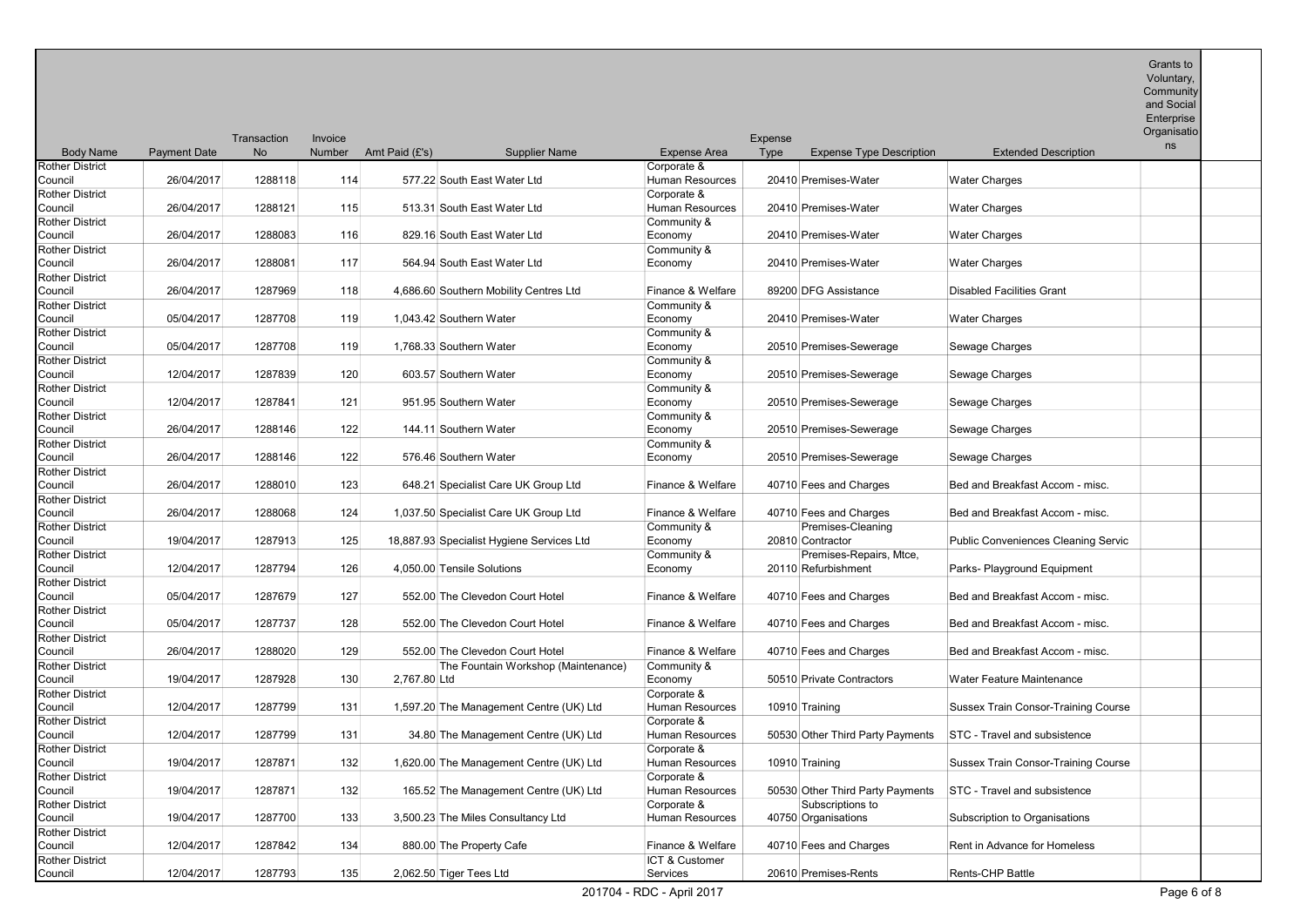Body Name Payment Date **Transaction** No Invoice Number Amt Paid (£'s) Supplier Name Expense Area Expense Type Expense Type Description Extended Description and Social **Enterprise Organisatio** ns Rother District<br>Council Council 19/04/2017 1287878 136 777.10 Virtual Mail Room Ltd Finance & Welfare 40810 Postages Postages - Virtual Mail Room Rother District Council 19/04/2017 1287863 137 10,613.24 Virtual Mail Room Ltd Finance & Welfare 40810 Postages Postages - Virtual Mail Room Ltd Rother District<br>Council 26/04/2017 1287862 138 1,921.06 Virtual Mail Room Ltd Finance & Welfare 40810 Postages Postages - Virtual Mail Room Rother District 19/04/2017 1287937 139 3.120.30 Vodafone Limited ICT & Customer Services 40910 Telephones Leased Line Rental Rother District Council 12/04/2017 1287795 140 1,740.00 WebsiteAbility Community & Economy 50410 Grants - Other Organisations Sports Development - Active Rother Yes Rother District 26/04/2017 1288022 141 902.28 Wolters Kluwer (UK) Ltd Corporate & Human Resources 40750 Organisations Subscriptions to **Subscription to Organisations** Rother District 12/04/2017 1287786 142 7,200.00 Zurich Insurance plc Finance & Welfare 40710 Fees and Charges Consultants Fees Rother District 26/04/2017 1288147 143 4,642.61 Valuation Office Agency Strategy &<br>Planning 40710 Fees and Charges Legal Advice Rother District<br>Council 26/04/2017 1287976 144 3,097.68 Valuation Office Agency Strategy & Planning **40710** Fees and Charges **Valuation Services** Rother District Council 19/04/2017 1287887 145 24,360.00 Valuation Office Agency Community & Economy 40710 Fees and Charges Valuation Services Rother District Council 26/04/2017 1287974 146 7,257.60 Valuation Office Agency **Strategy &** Planning 10710 Fees and Charges Consultants Fees **Rother District**<br>Council 12/04/2017 1287850 147 900.00 Colin A May Community & Economy 20110 Refurbishment Premises-Repairs, Mtce, **Painting Works** Rother District Council 12/04/2017 1287851 148 1,728.00 Colin A May Community & Economy 20110 Refurbishment Premises-Repairs, Mtce, Repairs - Painting Works Rother District Council 12/04/2017 1287852 149 1,068.00 Colin A May Community & Economy 20110 Refurbishment Premises-Repairs, Mtce, **Painting Works** Rother District Council 28/04/2017 70049033 150 900.00 Colin A May Finance & Welfare 95111 Acruals - Revenue Creditors - 95111 General Rother District 28/04/2017 70049036 151 1,728.00 Colin A May Finance & Welfare Acruals - Revenue Creditors - 95111 General Rother District Council 28/04/2017 70049037 152 1,068.00 Colin A May Finance & Welfare Acruals - Revenue Creditors - 95111 General Rother District Council 28/04/2017 70049042 153 -900.00 Colin A May Finance & Welfare 95111 Acruals - Revenue Creditors - 95111 General Rother District<br>Council 28/04/2017 70049043 154 -1,068.00 Colin A May Finance & Welfare Acruals - Revenue Creditors - 95111 General Rother District 28/04/2017 70049044 155 -1,728.00 Colin A May Finance & Welfare Acruals - Revenue Creditors - 95111 General Rother District Council 19/04/2017 1287891 156 Geewoods Construction Co Ltd (Account 996.00 Payee) Community & Economy Premises-Repairs, Mtce, 20110 Refurbishment Path Repairs Rother District Council 26/04/2017 1287979 157 Geewoods Construction Co Ltd (Account 504.00 Payee) Community & Economy 20110 Refurbishment Premises-Repairs, Mtce Parks - Safety Surfacing (Repairs) Rother District 26/04/2017 1287980 158 Geewoods Construction Co Ltd (Account 1.368.00 Payee) Community & Economy Premises-Repairs, Mtce, 20110 Refurbishment Path Repairs Rother District Council 26/04/2017 1287981 159 Geewoods Construction Co Ltd (Account 2.688.00 Payee) Community & Economy 20110 Refurbishment Premises-Repairs, Mtce, Parks- Path Repairs Rother District 26/04/2017 1288149 160 William G Fuller Co Ltd T/A Fullers 1.838.40 Engineering Community & Economy 20110 Refurbishment Premises-Repairs, Mtce, Parks- Fencing Products Rother District Council 05/04/2017 1287769 161 525.00 Brighton and Hove City Council Finance & Welfare 50530 Other Third Party Payments Homelessness Prevention Projects

Grants to Voluntary, **Community**